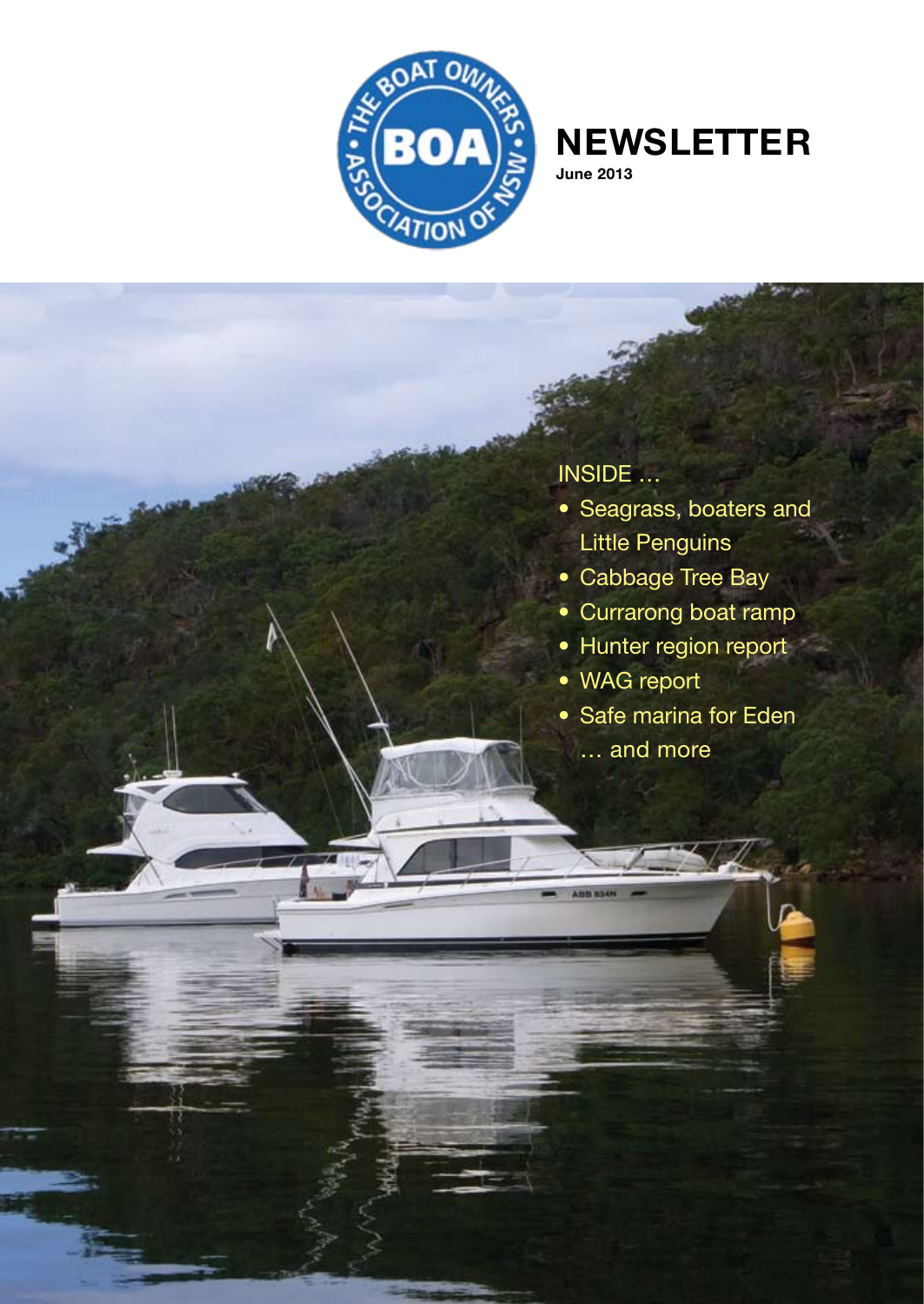## **Seagrass, boaters and Little Penguins JEFF RICHARDS**



NSW Fisheries has undertaken a major reconsideration of the proposal to ban anchoring in parts of Manly West and Quarantine Bay in Sydney Harbour. The Department has produced an alternative plan that appears to address all the concerns raised by boaters. The changes are in response to serious questions raised by BOA and others about the proposed bans, the process used to consult with the public, and the information provided about seagrass and damage caused by anchoring.

An analysis of the submissions received in response to the Issues Paper (the Submissions Report), the agreed outcomes, updated mapping, and some specific comments on issues raised in some submissions can be found at : http://www.dpi. nsw.gov.au/fisheries/habitat/boating-practices

### **Incomplete analysis**

BOA members are advised that the implication in the original Submissions Report that BOA supported the ban on anchoring is due to an incomplete analysis of the BOA submission. Fisheries has agreed to revise the Submissions Report to remove that implication. The original Submissions Report included in the statistical analysis a number of submissions that had been classified as form letters. The Issues Paper clearly stated that form letters would not be considered, and Fisheries has agreed to revise the

submissions report to exclude those submissions. BOA has also indicated to

Fisheries that the Submissions Report is deficient in a number of areas, and in particular in the way that it ignores those parts of the submissions that did not directly address points set out in the Issues Paper. This meant that many important considerations raised in the submissions were not evaluated or received only cursory consideration.

### **Poor science**

The poor science behind the original Issues Paper is one significant matter that was mentioned in a number of submissions, but virtually ignored in the Review. Fisheries has now partially addressed that question by carrying out more scientific investigation at the sites, and revising their use of the data in the original Issues Paper. This adjustment can be found in the additional commentary at the above site.

BOA is pleased to see the acknowledgement of the poor science behind some of the figures quoted in the issues paper, but we also note that the new figures are based on reports that are not yet peer reviewed, and could be subject to similar criticisms.

More importantly, there is the question that many people who responded to the Issues Paper based their comments on the information that it contained. The BOA position is that the revision of the data is sufficiently substantial to mean that any comments in the submissions relating to loss of seagrass coverage over the years cannot be considered. This makes the process virtually ineffective for policy decisions.

#### **Agreed outcomes**

The agreed plan is to install 8 courtesy moorings throughout

the area, placed so as to make it unnecessary for vessels to anchor in seagrass. Advisory signs will be attached to the moorings. There will be additional advertising and promotional material available to alert boaters to issues concerning damage to seagrass. There will be no bans on anchoring at either Manly West or Quarantine. Boat access to the beach at Manly West will continue to be available, but there will be ongoing discussion about managing that access for the safety of swimmers and Little Penguins.

BOA supports the protection of seagrass, particularly for endangered species and for areas where there is risk of changes occurring as a result of boating activity. But BOA also supports the continued availability of an amenity that has been a significant part of the Sydney recreational boating life for many years. We are pleased that Fisheries was able to come up with a series of proposals for the management of boating activities in the area that appears to be capable of serving both purposes. There is still work to be done in sorting out the details, but we are confident that boaters will be able to continue to enjoy the amenity of the area, as they have done since the earliest days of boating on the Harbour.

Your Association took a strong position on the attempted ban on anchoring from the moment we became aware of it, and together with the BIA we were at the forefront of public opposition to the proposals. Many BOA members provided responses to the Issues Paper, and it is clear that the strong arguments presented in those submissions, together with the representations made by BOA, were instrumental in securing a favourable outcome for boaters.

## **Re-thinking marina rentals** JEFF RICHARDS

Back in June 2005, BOA organised a tongue-in-cheek letter to Afloat, commending NSW Maritime for their proposal to reduce lease rentals for marinas that provide a full range of services to boaters by tying rents to profits:

*"NSW Maritime is actively encouraging the leaseholder to make maximum commercial usage of the site they have been allocated, and this can only be good for ensuring that boaters get access to the services they need on the waterfront".* (Afloat Magazine, June 2005, Letters, P6)

Of course, NSW Maritime was suggesting at the time that lease rentals be increased for the most profitable marinas, but the presumption that there was only one possible relationship between profits and rents meant there was ample room for the supposed 'misinterpretation' in the reader's letter.

A significant first step in implementing the idea behind that suggestion has now been taken, and RMS

## **From the Editor**

Putting together the newsletter this time has been an absorbing and rewarding job. Much of the material tells of success in our endeavours. Committee members' hard work is bringing considerable results, and no doubt



respect where it matters. And I sense there is more to come.

Among our backbone contributors, let us thank Jeff Richards, Anton le Rutte, George Citer, and Frank Downing. The finished art files go to David Lee of Contact and Clarendon Printing, a never failing

supporter and a life member of BOA. After the printing

has agreed that the process of setting commercial rental rates for wetland leases will include consideration of the facilities that the operator provides to the public. Where the operator provides facilities such as foreshore access, fresh water, toilets or pumpout they will be eligible for a reduction in rental. This is part of the Department's strategic plan to improve public access to the foreshore and the associated facilities.

BOA will continue to press for an extension of this innovation to include rent adjustments based on the range of commercial facilities that the operator provides. We believe that, in granting public land for the use of a commercial operator, the Government has a responsibility to actively encourage the full use of that land for services to boaters. By reducing rentals for operators who provide the range of services that boaters need at the waterfront, the Government is helping to ensure the land is fully utilised for the purposes intended.

Joann McKay with a team of helpers handle the addressing and stuffing of envelopes and distribution by Australia Post and email.

Two distinguished members, Keith Marriott and Andrew McKinnon, have taken up positions on the committee. Both willingly accepted my request to submit a profile of themselves – read on pages 6-7. I furthermore wish to thank Bruce Lane who helped with photos for the Glades Bay boardwalk segment, also Jon Gaul for writing the promising Eden marina story at short notice, with photos supplied by Glenn Brunette.

Photos are nearly always a vital part of a printed page – editors hunger for them. Please, send me *your* photos, surely better than my happy snaps.. Let's keep this rag alive and sparkling.

*Lars Frostell*

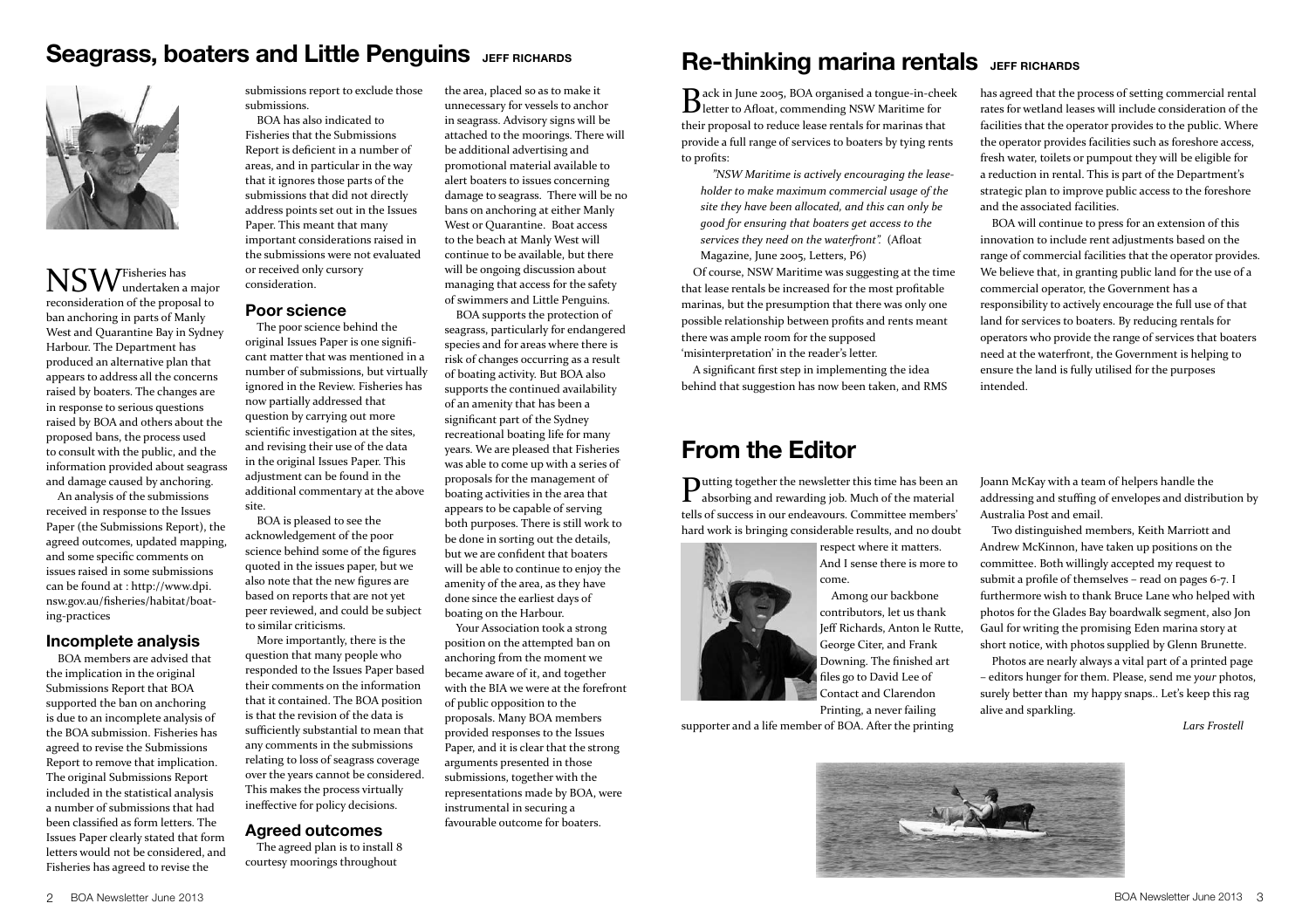## **Cabbage Tree Bay – proposed investigation**

**IN** T2010 Fisheries, acting under the Fisheries  $\prod$  **N** Management Act, called for representation from a cross section of local government, surf club, boating industry, community groups and recreational boating to establish regulations relating to The Cabbage Tree Bay Aquatic Reserve. Prolonged and in-depth discussions took place

complete the terms of the agreement as was understood by the participants. We have not been able to locate minutes from that final Committee meeting to confirm the details of the consensus or the responsibilities for implementing it. We recently discovered that Fisheries does not intend to take action to implement the consensus because



over many months, involving a number of representative groups. These discussions resulted in a consensus decision the terms of which included

- To ban motorized craft landing on Shelley Beach between October long weekend and Easter
- Public moorings to be installed by Maritime at no cost to Fisheries or Manly Council.

Despite the consensus terms agreed by the participants three years ago, there has been no demonstrated action or intention by Fisheries to the problem has apparently been moved to another Government department.

 The Manly Council website for Cabbage Tree Bay makes no reference to the determinations of the Committee – it has no information beyond the release of a habitat map in about 2009.

http://www.manly.nsw.gov.au/environment/ marine-and-coastal/cabbage-tree-bay/

 BOA is concerned with the appearance that process has been sidetracked and gives notice that this matter will be investigated.

BOA Committee

## **Currarong boat ramp – moving in the right direction ANTON LE RUTTE**

![](_page_2_Picture_14.jpeg)

Tosting more than \$1.2 million to build, the Currarong boat ramp is probably the finest of its type in NSW. But as has been reported on a number of occasions since its opening in May of 2011, there are still a small number of items that require attending to. The two main ones concern the need to construct a walkway along the left hand side (looking seaward) of the ramp and the installation of a set of navigation leads.

In previous issues of this newsletter, the BOA has provided a significant amount of detail on these two "still to be completed" projects. But although recognised as issues that need to be dealt with, Shoalhaven City Council's ability to move forward has been delayed not only by opposition from nearby local residents but also finding the further funds to undertake the work – specifically, on the walkway and the installation of ramp lighting to make

safer the ramp's use at night. NSW Maritime (RMS) would pay for the installation of the navigation leads.

Following on from an extensive community consultation process and submissions (from RMS, the Currarong Bowling & Recreation Fishing Club, the Currarong Progress Association and the BOA), a meeting of Council's Policy and Resources Committee held on April 16, gave approval for

- (*a) the allocation of \$30,000 to construct the walkway,*
- *(b) the installation of a single light to make safer the emergency use of the ramp by night and*
- *(c) Council to grant consent for RMS to install navigation leads*

*on the foreshore reserve.*  But notwithstanding the very professional and positive nature of each of the submissions supporting what needed to done, what probably tipped the Committee's thinking had much to do with the very

![](_page_2_Picture_23.jpeg)

**John Dale**

tenacious address made to its members on the night by John Dale. John has spent a very sizable part of his life (a number of decades) championing the cause for the construction of a boat ramp at Currarong. And having delighted in seeing it finally opened, he is not about to give up making sure it is properly completed.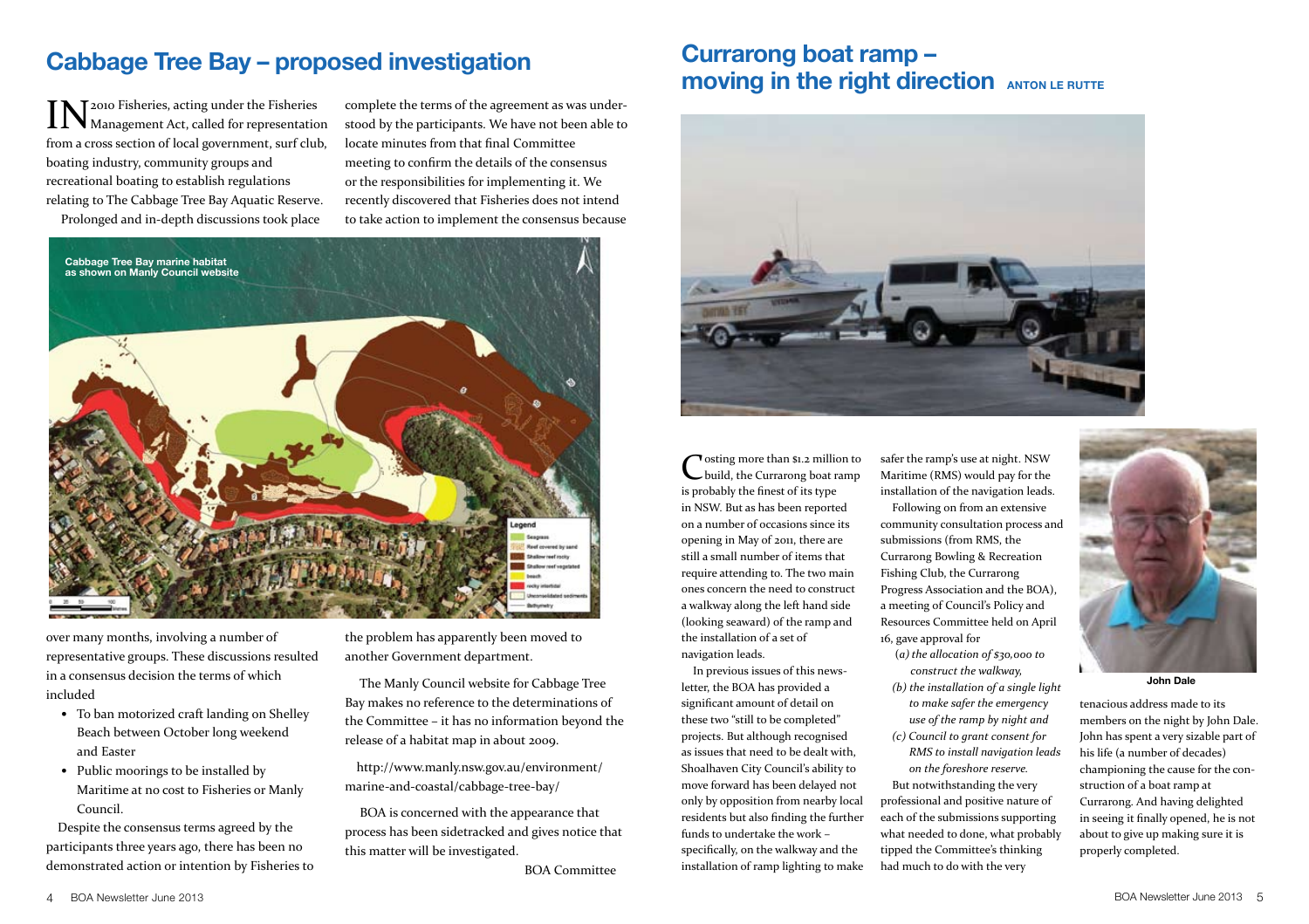# in profile **Keith Marriott**

*<i>I joined BOA Committee recently and would*<br>*Like to introduce myself to our members.* I *am a spritely 54 with a keen interest in boating. My day job is 747 skipper and whilst juggling the demands of the job plus those of my 21 year old daughter who lives with me in Clovelly and supporting three charities I try to squeeze as much sailing in as possible.* 

![](_page_3_Picture_2.jpeg)

*I have a Columbia 27 which I keep at Woodford Bay. 'K Sa Ra' is the fine vessel which I often feel I spend more time maintaining than sailing but I think that may be said of the relationship most sailors have with their boat.*

*I have been sailing since I was about 12 years old. I started crewing on Flying 11s out of RPAYC. It was about then my Dad took up an interest in sailing and began acquiring a* 

*series of boats on which I used to crew. It was his purchase of 'K Sa Ra' and its positioning in Woodford bay that began my association with Don France and BOA. I began through Don to realize what great advocates the BOA are for the interests of boat owners. I was impressed with their credibility with State Government Departments and the many successes BOA achieved. I then resolved to join as a life member.*

*With the passing of Don and the consequent Committee vacancy I felt it was time to step up and assist BOA on Committee. As former Secretary of The Australian and International Pilots Association I feel I bring to the Committee administrative skills, a strong desire to see BOA membership grow and the Organisation continue to advocate the interests of boat owners.* 

*I believe the strength of any organization lies in the engagement of the membership. If every member were to sign up a new member we could continue to grow the membership. I would like to see members being more involved, write to us, let us know what you think, how can we assist? Drop in to the monthly CoM meetings, come to the upcoming social events (details of which will be announced soon)*

*It is your Association and I look forward to helping to represent your interests as a Committee Member.*

# in profile **Andrew McKinnon**

*Good afternoon members, I'd like to introduce myself as one of a couple of new faces on the BOA Committee.*

*From a boating viewpoint I'm quite new in my own right but have been on and around them for decades. A close friend's family has always had yachts and so I've been sailing since I was about 12 – however it has only been in the last couple of years, with family growing up, that we've found the time and resources to acquire a Compass 28 of our own, now moored in Five Dock Bay.*

*When not sailing (which sadly is in the majority) I am the CEO of the Optometrists Association Australia NSW/ACT, a role I've held for more years than I care to remember. However it has stood me in good stead with the BOA, as I have a sound understanding of the many political issues the Association faces, as well as management and governance.*

*Being very new to the BOA I have been immediately impressed by the breadth of issues which the Committee has been addressing and also astounded by the range of matters confronting the boating public of* 

![](_page_3_Picture_14.jpeg)

*NSW. The energy and commitment of the Committee members is invigorating! I hope to meet many of you in the coming months and would genuinely love to hear from members about what it is that we should be pursuing on your behalf.*

*With my best regards Andrew McKinnon*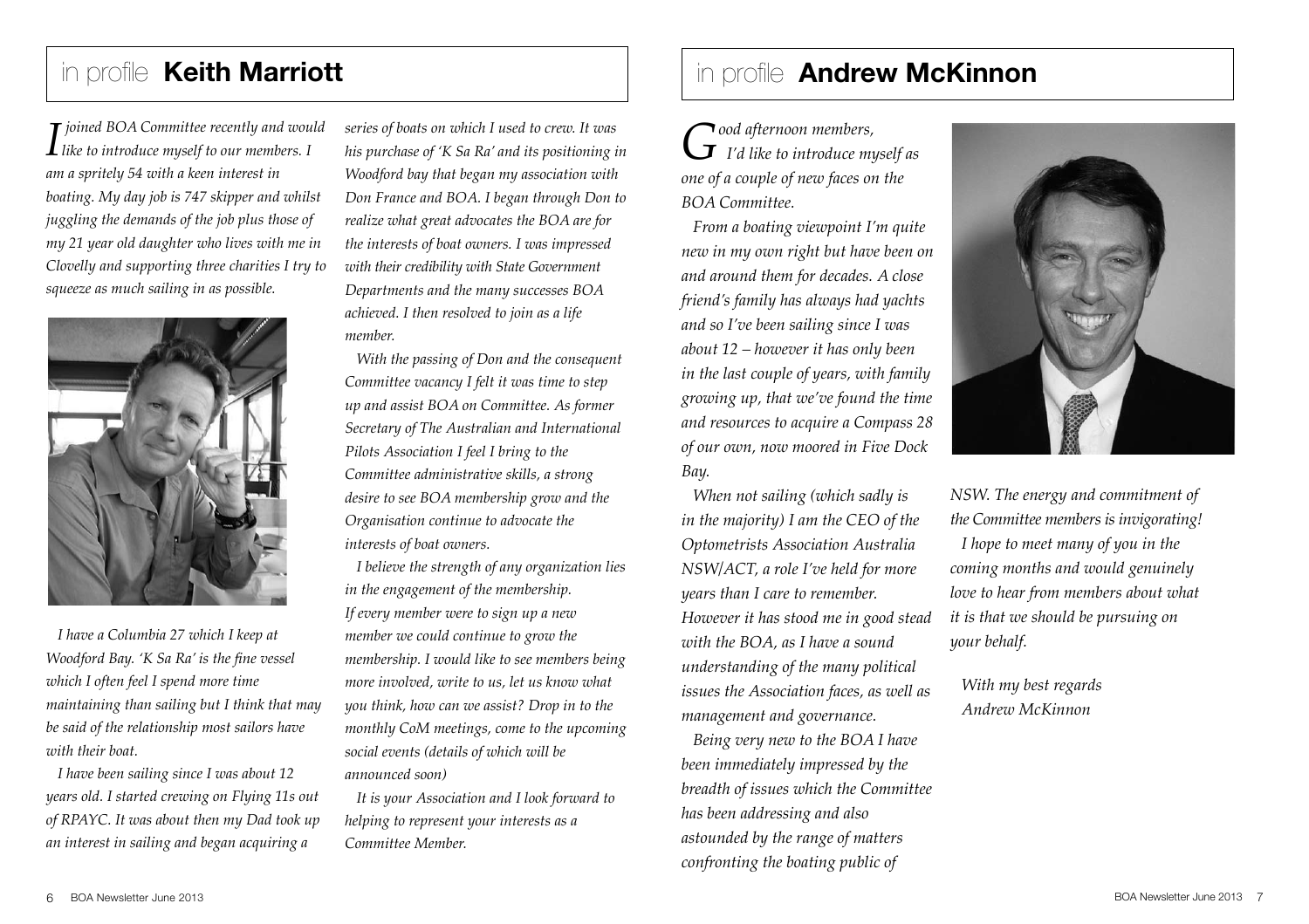## **The Hunter region report Frank Downing**

![](_page_4_Picture_1.jpeg)

The Hunter Region **L** Committee (BOAHR) is active on two fronts to protect recreational boating opportunities in Lake Macquarie. The Committee is participating in a State Government program to maintain the navigability of the Swansea Channel in the long term and is opposing the Lake Macquarie Council's move to rezone the Lake. Member and public support will be needed in regard to both issues if we are to protect the wider interests of the recreational boating community.

### **Swansea Channel**

Lake Macquarie remained open for business throughout last summer's sailing season thanks to the successful completion of a dredging campaign in the Swansea Channel during 2012 by NSW Crown Lands. This program followed an active 12 months' campaign by the BOAHR.

The report by Umwelt Australia

![](_page_4_Picture_6.jpeg)

Pty Limited on a strategy for a sustainable long-term approach to the issue of dredging of the Swansea Channel has been completed and is now being passed to the Deputy Premier, the Hon Andrew Stoner MP. We expect that consideration of the report and the development of a long term maintenance plan for the Channel will take place over the coming months. The BOAHR

has had the privilege of being a member of the Project Steering Committee and will continue to negotiate with the Government on behalf of the recreational boating community.

Although access through the Channel into Lake Macquarie is still good, critical areas are again silting up and further dredging will be needed to maintain navigability through the 2013/14

season. The BOAHR is in discussions with the NSW Government to secure the additional work which we hope can be integrated into the long-term program.

## **Zoning of Lake Macquarie**

On 13 May 2013, the Lake Macquarie City Council endorsed a new Lake Macquarie Local Environment Plan 2013. Within this plan is the decision to zone the Lake and the Swansea Channel as a W1 Natural Waterway under the State Government's planning provisions.

![](_page_4_Picture_13.jpeg)

Zoning is about cataloguing land use. The long established principal use made of Lake Macquarie is for active and passive water based recreation in boats and along the shoreline. Why, then, are these waterways not being zoned *W2 Recreational Waterway?*

The Council is anxious to protect the environment of the Lake and the excellent environmental work that it has

requirements rather than Council by-laws.

carried out over the past 10 years. This work has led to the vast improvement of water quality that we now enjoy. We commend the Council on this work and

support strongly the protection of the environment of the Lake and

The Council claims that a W1 zone is necessary to protect the Lake. This is incorrect because both W1 and W2 zones have the same primary mandatory

requirement to protect the natural values of the waterway. It is also incorrect because environmental protection controls are drawn from State and Federal statutory

its catchment.

The Council claims that anything that could be done under a W2 zoning can be done under a W1 zoning. This is true only because the Council has amalgamated the W1 and W2 zoning templates and called the result a W1 zone. The resulting W1 template is inconsistent with State planning legislation and the guidance provided by the

Department of Planning.

This action removes the differentiation in planning terms between, for example, Lake Macquarie and the largely pristine and closely protected Myall Lakes system, two very different waterways. The NSW Government in present planning legislation and in its Planning White Paper makes it clear that differentiation between waterways of different uses is an important objective.

It is not entirely clear why the Council has been so adamant in regard to a W1 zoning for Lake Macquarie and the Swansea Channel. It might be because it believes that a W2 zoning would promote recreational boating at the expense of environmental protection. This is nonsense. It might be because a W1 zoning will give the Council power to prevent any development that would have an adverse effect on the waterway without having to consider whether the effect was sufficiently adverse to warrant it being stopped. This condition should be of concern to anyone wanting to build around the Lake or in the catchment.

Lake Macquarie is not a locally owned pond. It is an important recreational, residential, commercial and environmental resource for the people of the region and the State and should be managed as such.

Have your say by writing to the Minister for Planning supporting the BOA's case for Lake Macquarie and the Swansea Channel to be zoned as a *W2 Recreational Waterway.* office@hazzard.minister.nsw.gov.au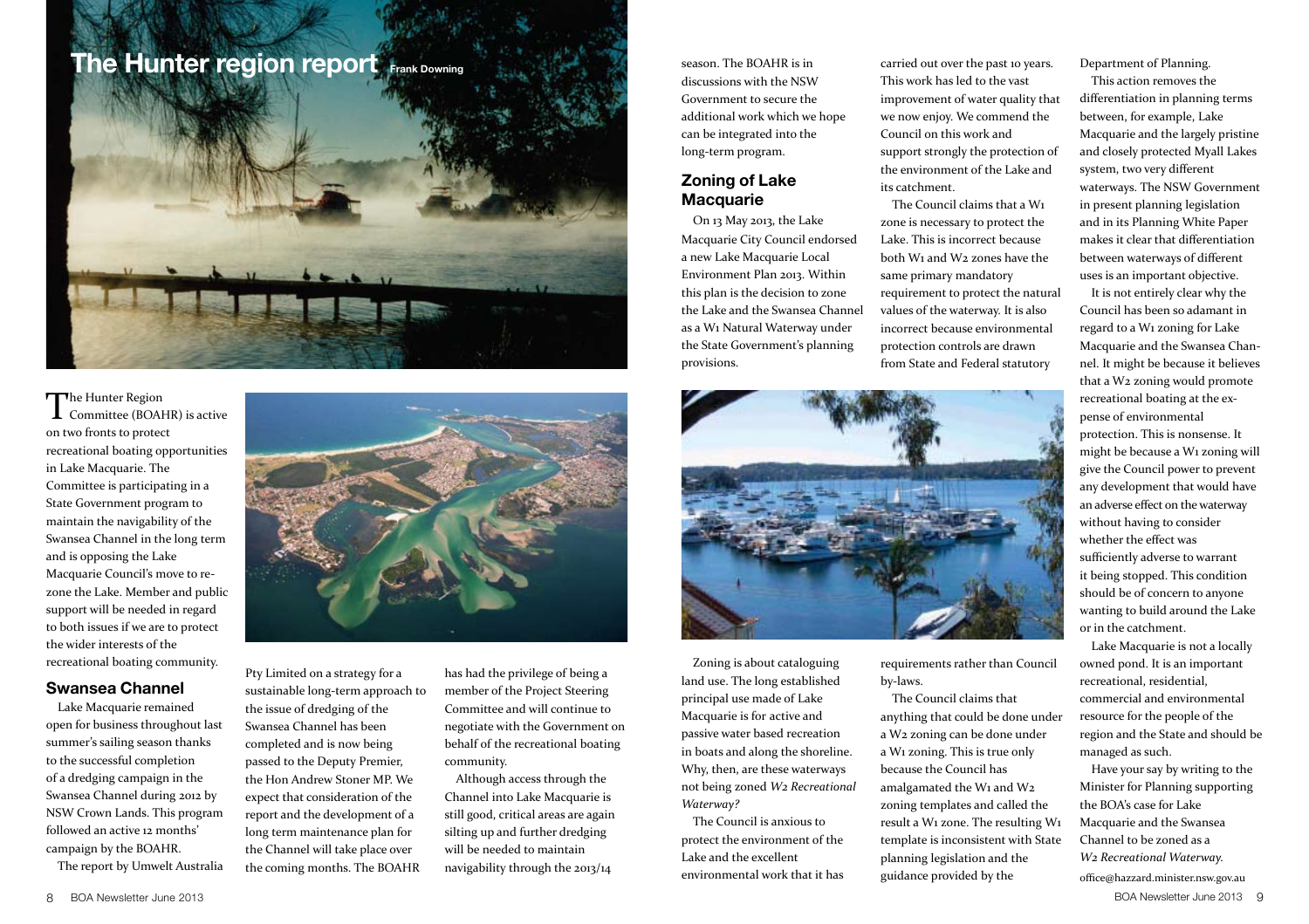## **A Marine Rescue search easily avoided**

#### **Source: Marine Rescue NSW**

V Jolunteers from Marine  $\boldsymbol{V}$  Rescue Cottage Point, Hawkesbury, Broken Bay and Central Coast took part in a search Saturday evening, April 20, and on throughout Sunday before the missing sailor was located safe and well on shore.

Unit Commander David White of Marine Rescue Cottage Point said the MR Cottage Point duty officer had received a call about 6pm on Saturday from a man concerned his friend had failed to arrive at Clareville Beach in Pittwater six hours after setting sail from Refuge Bay – an 8nm journey that should take no more than two hours. The strong winds and rough sea conditions gave cause for concern for the skipper, as did the condition of the ageing 30 foot wooden yacht with a faulty engine.

The NSW Police Force Marine Area Command requested the Cottage Point and Hawkesbury Marine Rescue units to search the vessel's likely route and safe anchorages in the area. The search was suspended at 10.30pm after failure to locate the yacht.

Early on Sunday morning the search continued over all bays, safe havens and anchorages in the Broken Bay – the extensive effort recorded and reprinted here.

The search was hampered by the poor description of the vessel and the inability to contact its skipper by mobile phone or VHF radio. Following many hours of searching, the missing vessel was found safely on a mooring at Clareville Beach early on Sunday afternoon.

The skipper had rowed ashore to call his friend to advise he was safe

and well. His mobile phone had become wet during his rough passage and was inoperable.

While the outcome of this search was successful, the need to call out numerous volunteer Marine Rescue vessels and Water Police resources

means someone responsible knows you're out there, is monitoring your journey and can swiftly mount a search if you fail to arrive as planned," UC White said.

"The deployment of Marine Rescue vessels from all Broken Bay

![](_page_5_Figure_12.jpeg)

**Marine Rescue Cottage Point 20 (CP20) Search Location & Times – 20 April 2013**

could well have been avoided if the skipper had properly planned his trip, logged on with MRNSW and used his onboard VHF radio", says Commander David White. He encourages sailors and other boaters to log on with their nearest MRNSW base when they were heading out on the water, advising of their destination, planned route and expected arrival time.

"It doesn't matter if you're cruising up the coast or just heading out for a day trip. Logging on with MRNSW

units to support the Policecoordinated search had shown the depth of resources and capability in the area", David White continued. "The boating public of the Broken Bay area is well served by the professionalism and energy of our dedicated Marine Rescue volunteers".

## **Membership renewals – Is this your last newsletter?** JEFF RICHARDS

 $\mathbf M$ embership renewal notices were sent out in mid-March. If you haven't renewed yet then this issue could be your last newsletter! BOA needs your prompt renewal to ensure that we can continue to

function effectively on your behalf. This newsletter reports on some

significant wins that BOA has secured for boaters over the last year.

To continue to do that we need your support.

If you have paid your membership

one or two years in advance a renewal notice will not be sent – your membership is already renewed.

Prompt renewal is appreciated. Chasing up overdue renewals takes time and money.

## **When paying by Electronic Funds Tranfer**

If you are paying by Electronic Funds Transfer please be sure to

include your name or membership number as part of the transaction details, so we can be sure to correctly match your payment to your membership. If you renewed by EFT and did not get a new membership card, please contact the Membership Secretary!

## **When paying by mail**

If returning your payment by mail please be sure to **include your invoice** with your payment.

## **Why you should be renewing your BOA membership** JEFF RICHARDS

 $\bigcap$  o that this issue of the newsletter  $\sum$  won't be your last!

While we would all like to enjoy our recreational boating without worrying too much about how it is being managed and regulated, the reality is that we have to keep an eye on what's happening, and we have to ensure that boaters' rights and interests get appropriate consideration in any planning or decisions that affect recreational boating. That's what BOA does.

### **New challenges ahead**

Issues that are likely to confront boaters in NSW in the coming twelve months include

- Waterway safety and management plans that set the framework for managing on-water boating activities
- Regional development plans that will control foreshore and adjacent development
- Changes to State Government waterways infrastructure development planning processes
- A replacement for the Better Boating Program, which allocates boaters' funds for the development of boating infrastructure
- Increasing pressure for boating restrictions in environmentally sensitive areas.
- Waterfront access, particularly for small boats.

BOA needs to be involved with all those issues to ensure that the boaters' viewpoint is heard loud and clear. Your membership is an important part of ensuring that happens.

![](_page_5_Picture_42.jpeg)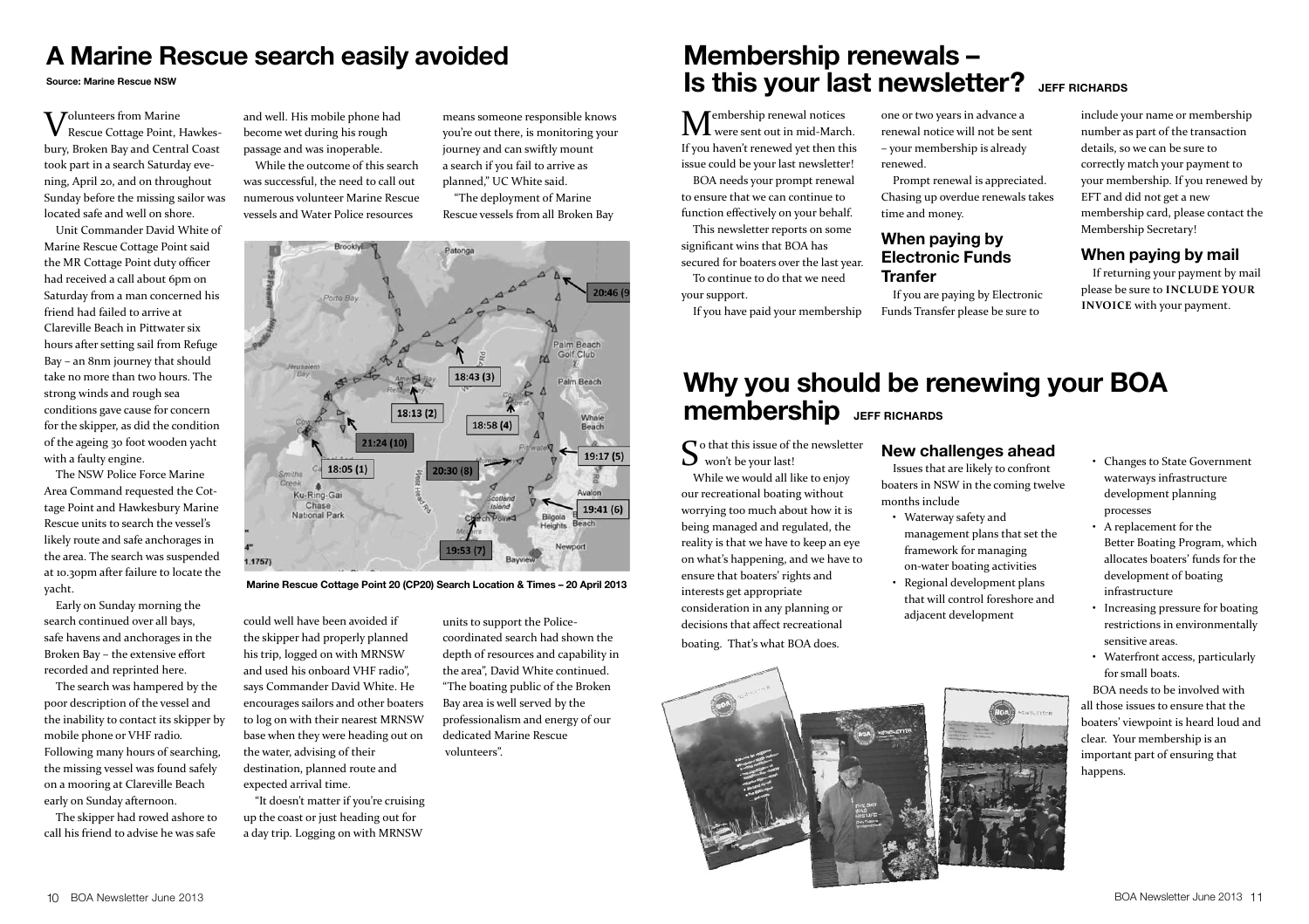![](_page_6_Picture_0.jpeg)

### **WAG fights proposed boardwalk above Glades Bay**

WAG has become actively involved with a group of its members in Glades Bay, Gladesville, in fighting a proposal by Ryde Council to build a raised boardwalk (with balustrades) above the water in Glades Bay.

![](_page_6_Picture_3.jpeg)

**Some of the affected shoreline in Glades Bay**

The boardwalk would effectively cut off the water access of a number of our members in Glades Bay and would set a dangerous precedent, if it was allowed to proceed. WAG has set up a local Sub-Committee, to actively manage this important project.

WAG has assisted the group financially, by

contributing to the cost of legal advice, including a written opinion from a Senior Counsel, experienced in such matters. WAG has also been involved in writing letters to the State and Federal Governments, requesting that they withdraw funding support for a proposal that ignores the common law rights of waterfront property owners, writing to Roads and Maritime Services (RMS), requesting that they do not consent to the proposal, making a submission to Ryde Council and meeting Ryde Councillors and the Ryde Mayor, to discuss the issue. WAG has also been involved in the detailed strategy deliberations and decisions, in the interests of ensuring a successful outcome.

**George Citer. Chairman WAG**

The opinion from Senior Counsel supports the WAG view that waterfront property owners have a common law right of direct access to the water and that remedies are available, including the right to apply for an injunction to prevent the construction of such a structure and the right to sue for damages, if such a structure was built, causing a loss of amenity and a loss of property value.

WAG is confident that its multi-faceted approach will be successful and that the boardwalk will not be built. WAG's involvement is not just about protecting the rights of a small group of our members, but about the wider impact throughout NSW, should the Ryde Council proposal proceed. **WAG report continues on p14**

# **The WAG report** *May 2013* **And Safe harbour marina project for Eden Jon GAUL**

![](_page_6_Picture_11.jpeg)

**The threat of rough times in Snug Cove has long been real**

Until now, the wharves and moorings in Eden's port at Snug Cove have been officially unsafe (RMS website) for recreational vessels. This is due especially to regular and strong southwesterly

Over many years, there has been significant loss and damage to recreational vessels tied up at Snug Cove wharves, or moored nearby, when southwesters generate aggressive local short period wind waves from the 3kms fetch across from Twofold Bay's south shore. Now, at last, a major combined port development project for Snug

planning stage. This project will

winds.

![](_page_6_Picture_13.jpeg)

offer safe harbour and modern marina facilities very close to town in Eden plus expanded cruise ship berthing.

The current estimated cost is \$30 million, funded by investments from the Federal and NSW

governments, the Bega Valley Shire Council (BVSC) and private sector marina developers. The Federal Government is now assessing a 50%, \$15million funding application for this project, submitted by BVSC and strongly supported by Regional Development Australia South Coast. This pivotal decision by Canberra is due by June 2013.The success of this project will **Continued on p14**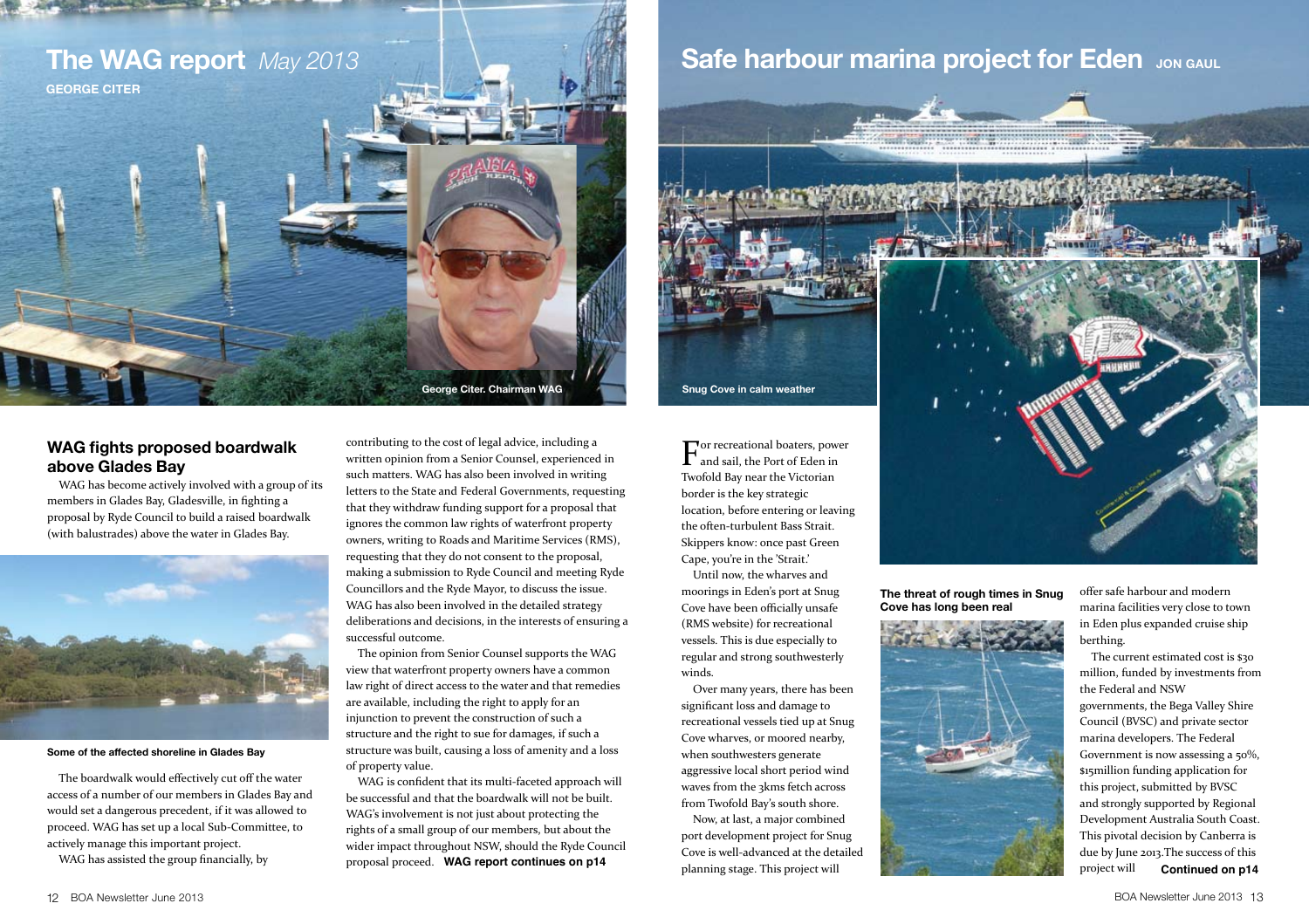#### **The WAG report Continued from page 12**

### **WAG submission to Parliamentary inquiry into the land valuation system**

WAG made a substantial submission to the Parliamentary Inquiry into the Land Valuation System in NSW. That submission included evidence of huge valuation discrepancies between waterfront neighbours and between similar properties in specific waterfront areas. WAG supplied the inquiry with Excel spreadsheets of its analysis of about 1,300 waterfront valuations, which WAG had purchased from the NSW Government in 2011 (for its submission to the IPART inquiry into wetland rents). The report of the Parliamentary Inquiry has recently been released and it recommends a major overhaul of the land valuation system.

### **WAG submission to Department of Planning and Infrastructure**

In November, WAG lodged its submission, in response to a draft amendment to the Environmental Planning and Assessment Act 1979. WAG's submission was designed to make it easier for members to maintain, repair and replace waterfront structures. WAG is still waiting for this matter to be resolved.

### **WAG submission on streamlining administration of wetland occupancies**

In December, WAG wrote to the Deputy Premier, with copies to the Premier, Treasurer, Finance Minister and Minister for Roads and Ports, suggesting a method for streamlining the administration of wetland occupancies throughout the state. WAG suggested that if the current

### **Safe harbour for Eden Continued from page 13**

see major transformations on several levels. For recreational boaters moving between all eastern States of Australia, Eden will finally become a major safe haven, a service and resting point on voyages, south or north. No longer will boaters have to take shelter anchoring by the Navy wharf on the south side of Twofold Bay with no fuel or food within 45kms. Nor will they have to negotiate difficult port entry in bad weather to small ports with bars or narrow channels like Bermagui or Narooma.

For the ocean racing yachting fraternity, a major marina in Eden opens the potential for elite level

Sydney-Eden and Melbourne-Eden yacht races and regattas based in one of the best deepwater harbours on the east coast, Twofold Bay.

The project plans outline public sector construction of a sheet panel wave attenuator in Snug Cove, making possible private sector investment in construction of a 200-berth marina built in two equal stages. Sheet panel wave attenuators already protect marinas in Cairns, Royal Yacht Club of Tasmania, Lindisfarne Motor Yacht Club, Royal Geelong Yacht Club, Sandringham Yacht Club, and Blairgowrie Yacht Squadron.

The other half of the port development project is a major extension of the existing Snug Cove

waste and inefficiencies could be removed, the administration charge added to each annual wetland occupancy rent bill could be substantially reduced to about \$160 (plus GST). WAG has received a response from the Deputy Premier advising "A review is currently underway….and options for integrating and consolidating functions will be considered as part of that process". **Negotiations on sale of reclaimed land by RMS**

WAG has been involved in negotiations with RMS about the method of valuing reclaimed land, for the purposes of selling that land to the adjoining waterfront property owner. With the assistance of valuers and lawyers, WAG achieved an improvement in the method of valuing reclaimed land, but still considers that the revised method is substantially flawed and results in a valuation about twice a fair market value (as determined by the courts).

### **Membership issues**

At the time of writing (May 11), there were more than 100 members who had not renewed their WAG membership. Without substantial membership, WAG cannot function. It seems that some members are of the view that WAG's work finished, when IPART handed down its report on wetland rents and the new RMS lease was finalised. But the report above demonstrates that WAG still has much work to do, in looking after the interests of its members. The Government (from the Ministers to the public servants, who administer government policy) recognise WAG as the major representative body for waterfront property owners. That will only continue, while we have substantial membership numbers. *George Citer – For the WAG team*

> commercial wharf by 60m, plus dolphins, to allow cruise ships to berth alongside, instead of anchoring in the bay and tendering passengers ashore. Major cruise operators predict this development will produce an increase in cruise ship visits to Eden from about one a month to one a week.

On the recreational vessel side of things, the current visitation of around 300 vessels per year is predicted to more than treble to over 1,000 visits, combined with a major increase in recreational vessels home porting in Eden.

Jon Gaul is Public Officer Port of Eden Marina, Inc

### **Committee members**

The Management Committee members listing has been amended, as follows:

| President      | Jeff Richards          |
|----------------|------------------------|
| Vice-President | <b>Position Vacant</b> |
| Treasurer      | Andrew McKinnon        |
| Secretary      | <b>Position Vacant</b> |
|                |                        |

Acting Secretary Joann McKay (Public Officer) Joann McKay

Committee Max Clark David Dee Frank Downing (Hunter Region) Keith Marriott David Miles Frank Talbot

2 vacant positions

# **New members**

December 2012 – May 2013

*We welcome the new members listed below and thank them for supporting all recreational boaters in NSW. BOA Committee*

Dr John Whaite William Watkins Bill Thompson Robert Griffiths Johan Brinch Geoffrey Scott Tony Griffiths Matthew Ellery Craig Norman Tess de Quincey Glen Keene Egon Ostergaard Stephen Brompton James Hunter Bruce Lane Norman & Janine Hannan Leanne Bass Tanya Carr

Errol Penrose Richard Massasso Gerry Manderson Anne Cullen Jean Jones Judy O'Connell Leone Budge Scott Parsons David Wilson Tom Borg Benjamin Angel Steven Utley Anthony Harvey Tony Gates Chris Young

 $Total = 33$ 

### **Discounts to members**

**As at November 2012 the following suppliers are on the accredited list.**

**Lake Macquarie**

**Mr Moorings 0414 351 779** 10% discount off all mooring servicing and mooring parts

**Lifestyle Marine (Toronto) (02) 4959 1444** 10% discount off slipping fees and chandlery items except those items already on special

**Coulin Marine Trim (Marks Point) (02) 4945 3322** 10% discount off repairs to dodgers and covers

**Marmong Point Marina Lake Macquarie (02) 4958 3333**  10% disc off travelift & hardstand, must be members vessel, not to be used with any other offer www.marmongpointmarina.com.au

#### **Pittwater**

**Careel Bay Boat Services (02) 9918 2331** Discount off boat services and maintenance

**Sydney harbour**

**Base Point Maritime Training (02) 9931 7711** 10% discount off all courses

**all major areas**

**Sea Tow 1800 732 869** 10% discount off annual membership fee plus discounts and other special offers available from other marine suppliers through the "Advantage Network"

**Dockside Buyers Group (02) 9970 8459** 50% discount off initial membership fee

**Marine LED Solutions Australia 0404 856** 824 10% discount off all LED replacement bulbs www.marineled.com.au

**Drive Marine Services 02 9533 5470, mobile 0412 366 998** 10% discount on a comprehensive range of products for boat building, repairs and restoration www.boatcraftnsw.com.au

BOA Newsletter is the quarterly newsletter of the Boat Owners Association of NSW, Inc Editor Lars Frostell<br>Email, Editor lars.frostell@ lars.frostell@bigpond.com

Printed by Contact and Clarendon Printing **Boat Owners Association of NSW, Inc. PO Box 212, Spit Junction NSW 2088 Tel 02 9960 1859 • Fax 02 9960 1859** 

**Email info@boaters.org.au Website www.boaters. org.au**  Any article in this newsletter may be reproduced pro-

vided an acknowledgement is printed at the end, which states "reproduced from the newsletter of the Boat Owners Association of NSW.